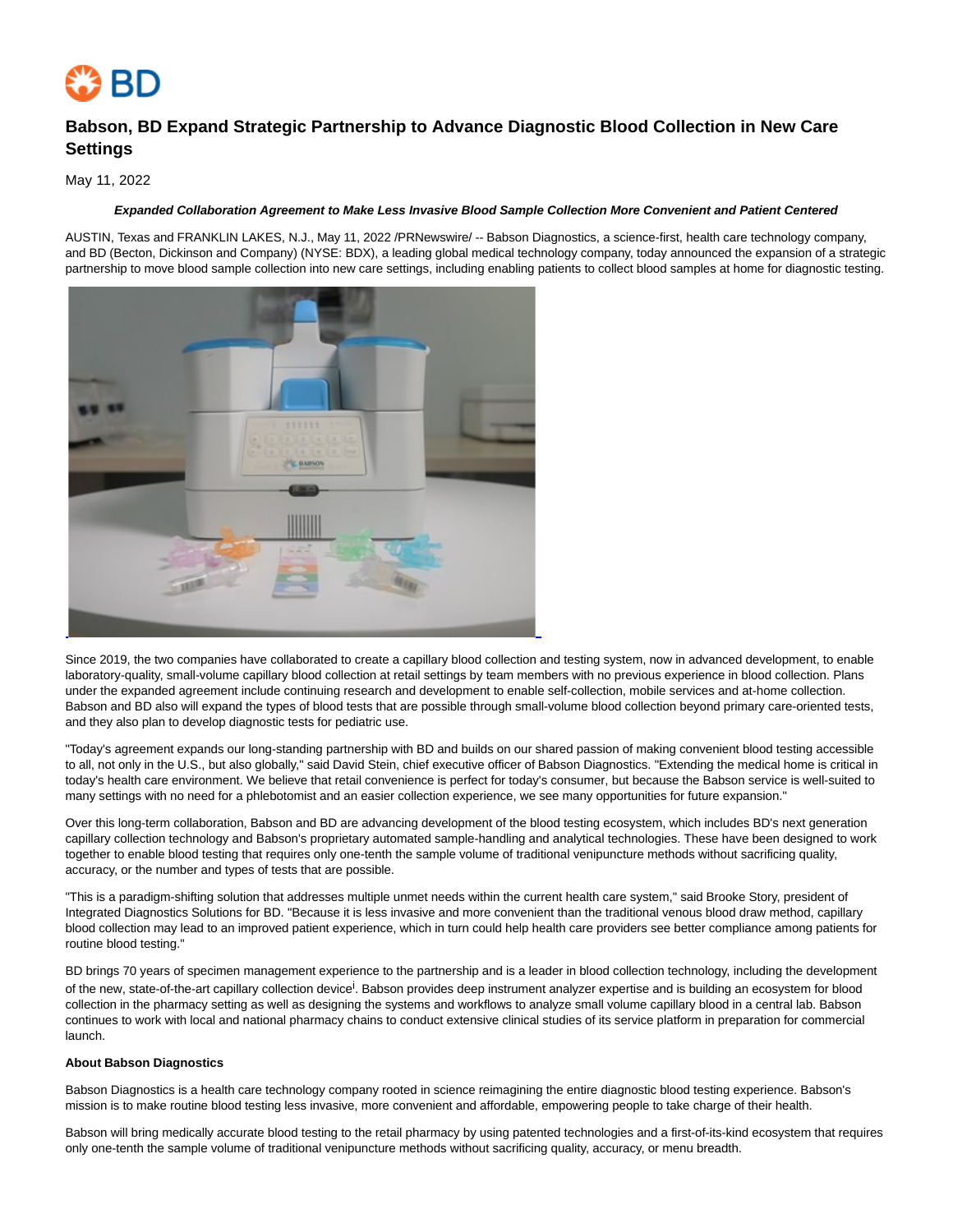The company has received key patents in the United States, European Union, and China related to its unique end-to-end technological ecosystem and the ability to maximize the clinical utility of microsamples of blood collected from a fingertip. In addition, Babson has fully validated a broad set of miniaturized assays that are ready for commercial use in its CLIA-certified laboratory.

Babson, based in Austin, Texas, was founded by individuals with deep experience in healthcare, diagnostics, engineering, and laboratory technologies. It is named in honor of Art Babson, whose legacy of scientific innovation and excellence is the foundation on which the company is built.

#### **About BD**

BD is one of the largest global medical technology companies in the world and is advancing the world of health by improving medical discovery, diagnostics and the delivery of care. The company supports the heroes on the frontlines of health care by developing innovative technology, services and solutions that help advance both clinical therapy for patients and clinical process for health care providers. BD and its 75,000 employees have a passion and commitment to help enhance the safety and efficiency of clinicians' care delivery process, enable laboratory scientists to accurately detect disease and advance researchers' capabilities to develop the next generation of diagnostics and therapeutics. BD has a presence in virtually every country and partners with organizations around the world to address some of the most challenging global health issues. By working in close collaboration with customers, BD can help enhance outcomes, lower costs, increase efficiencies, improve safety and expand access to health care. For more information on BD, please visi[t bd.com o](https://c212.net/c/link/?t=0&l=en&o=3532274-1&h=3928334379&u=http%3A%2F%2Fwww.bd.com%2F&a=bd.com)r connect with us on LinkedIn a[t www.linkedin.com/company/bd1/ a](https://c212.net/c/link/?t=0&l=en&o=3532274-1&h=2291560583&u=http%3A%2F%2Fwww.linkedin.com%2Fcompany%2Fbd1%2F&a=www.linkedin.com%2Fcompany%2Fbd1%2F)nd Twitte[r @BDandCo.](https://c212.net/c/link/?t=0&l=en&o=3532274-1&h=68831005&u=https%3A%2F%2Ftwitter.com%2Fbdandco&a=%40BDandCo)

#### **Contacts:**

**Babson** Joe Foster Babson Diagnostics Media [BabsonDX@finnpartners.com](mailto:BabsonDX@finnpartners.com) 323-572-5361

BD Media BD Investor Relations Troy Kirkpatrick Francesca DeMartino 858.617.2361 201.847.5743

VP, Public Relations SVP, Head of Investor Relations [troy.kirkpatrick@bd.com](mailto:troy.kirkpatrick@bd.com) [francesca.demartino@bd.com](mailto:francesca.demartino@bd.com)

i The capillary collection device is an investigational device under 21 C.F.R. 812 and requires additional studies to make any definitive conclusions about safety or efficacy